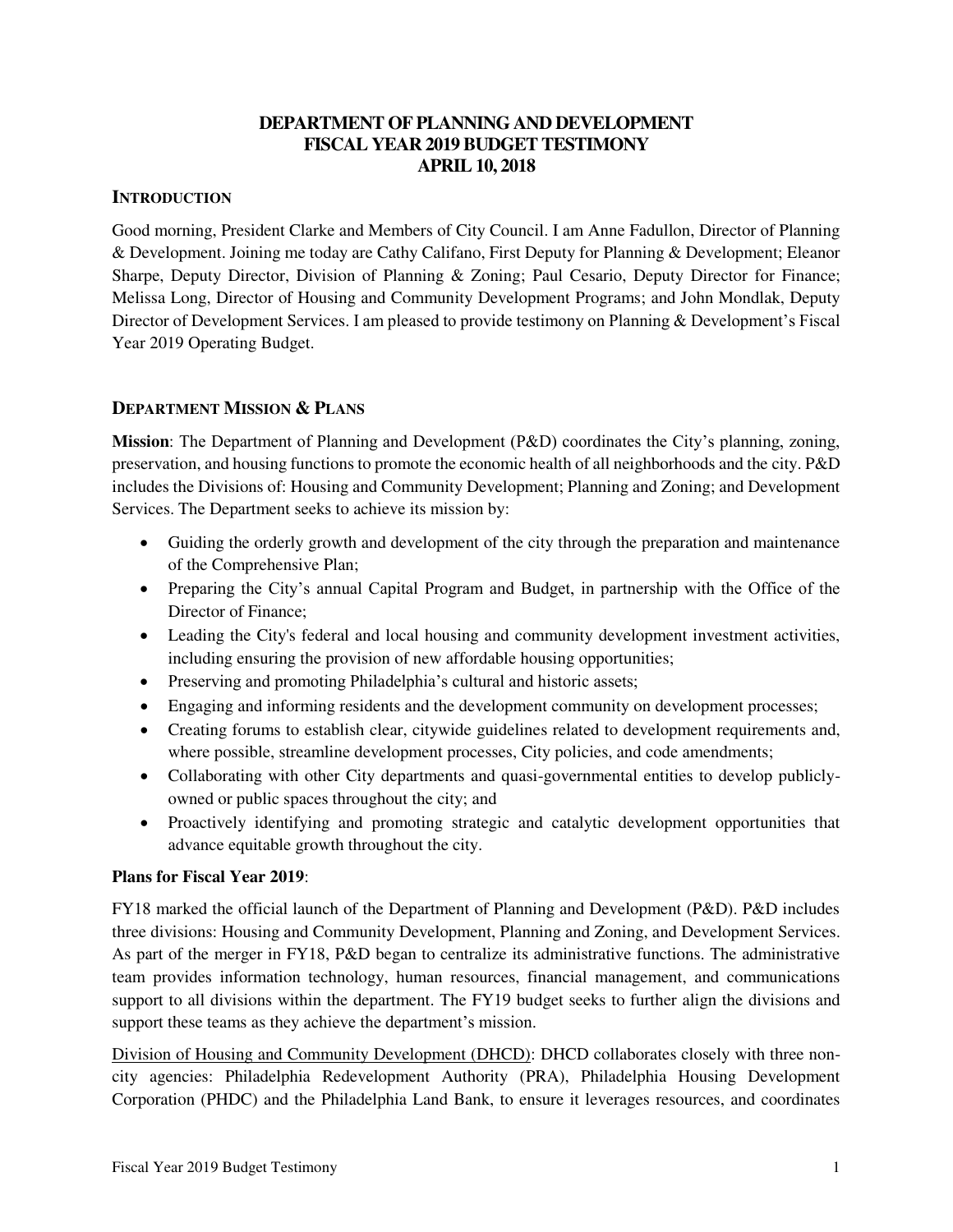policies and programs. In FY19, the DHCD will continue to support housing and neighborhood stability improvements for Philadelphians by: providing education services (financial/housing counseling and outreach); producing and preserving affordable units for low income and special needs populations and land maintenance, assembly and development (through the LandCare Program, operated in partnership with Philadelphia Horticultural Society, the Philadelphia Land Bank and PRA).

• Our education services include: the foreclosure prevention program, housing counseling services, and support to organizations that provide legal and emergency relief services. In FY18 and FY19, DHCD anticipates providing 11,350 households with education services and assisting 1,210 homeowners avoid tax or mortgage foreclosure. The FY19 budget also includes new funding to increase housing counseling and outreach services to meet the requirements of Bill 170519 and increase the number of households enrolled in tax-relief programs and affordable payment arrangements. Households that enter affordable tax payment plans provide increased tax revenues to the city.

• Our preservation and production efforts include: creating an anticipated 300 new affordable housing units annually in FY18 and FY19. This complements our home improvement programs to residents delivered by PHDC through the Basic Systems Repair Program (BSRP), Adaptive Modification Program (AMP), Weatherization Assistance Program (WAP), and Emergency Heater Repair Program. In FY18, DHCD anticipates that 7,395 households will be served by the home improvement programs and an additional 7,400 households in FY19.

• Under the LandCare program 12,592 lots are being cleaned, greened, and maintained in FY18 and in FY19. Since the program started in 2003, over 1,300 treated lots have developed into locations for new housing units and businesses. The lots are maintained with support from professional contractors and community groups. The program also helps returning citizens secure employment and training. Thirty-five returning citizens were hired in the first half of FY18 and another cohort of 20-25 returning citizens is anticipated to be hired in the second half of the fiscal year. An additional 40 Philadelphians will be served in FY19.

• Lastly, in the fall of 2017, the Land Bank executed a Memorandum of Understanding with the City, School Reform Commission and Philadelphia Gas Works that defined the terms for acquiring tax-delinquent properties. The Land Bank currently has 1,977 properties in its inventory and, by June 30, 2018, the Land Bank anticipates owning an estimated 2,300 properties. The FY19 budget supports the LandBank to acquire an additional 1,700 (tax delinquent and interagency transfer) properties. Together the LandBank and PRA continue to support the development of vacant land, underutilized properties and critical commercial development sites throughout Philadelphia. In FY18 and FY19, PRA will continue to be a resource to Public Property and Parks and Recreation to manage public facility construction projects.

Division of Planning and Zoning (P&Z): The consolidated Division includes the City Planning Commission (PCPC), Art Commission, Historical Commission (PHC), and Zoning Board of Adjustment (ZBA). In FY19, P&Z will continue to work to align the operations within the Division and ensure that municipal, private, institutional, and civic resources progress toward common physical development goals. Specifically:

• PCPC will complete the 18th and final District Plan as part of the Philadelphia2035 Comprehensive Plan and continue to complete zoning remapping efforts resulting from the district plans. PCPC's Citizen Planning Institute (CPI) will continue to seek increased citizen engagement in the comprehensive planning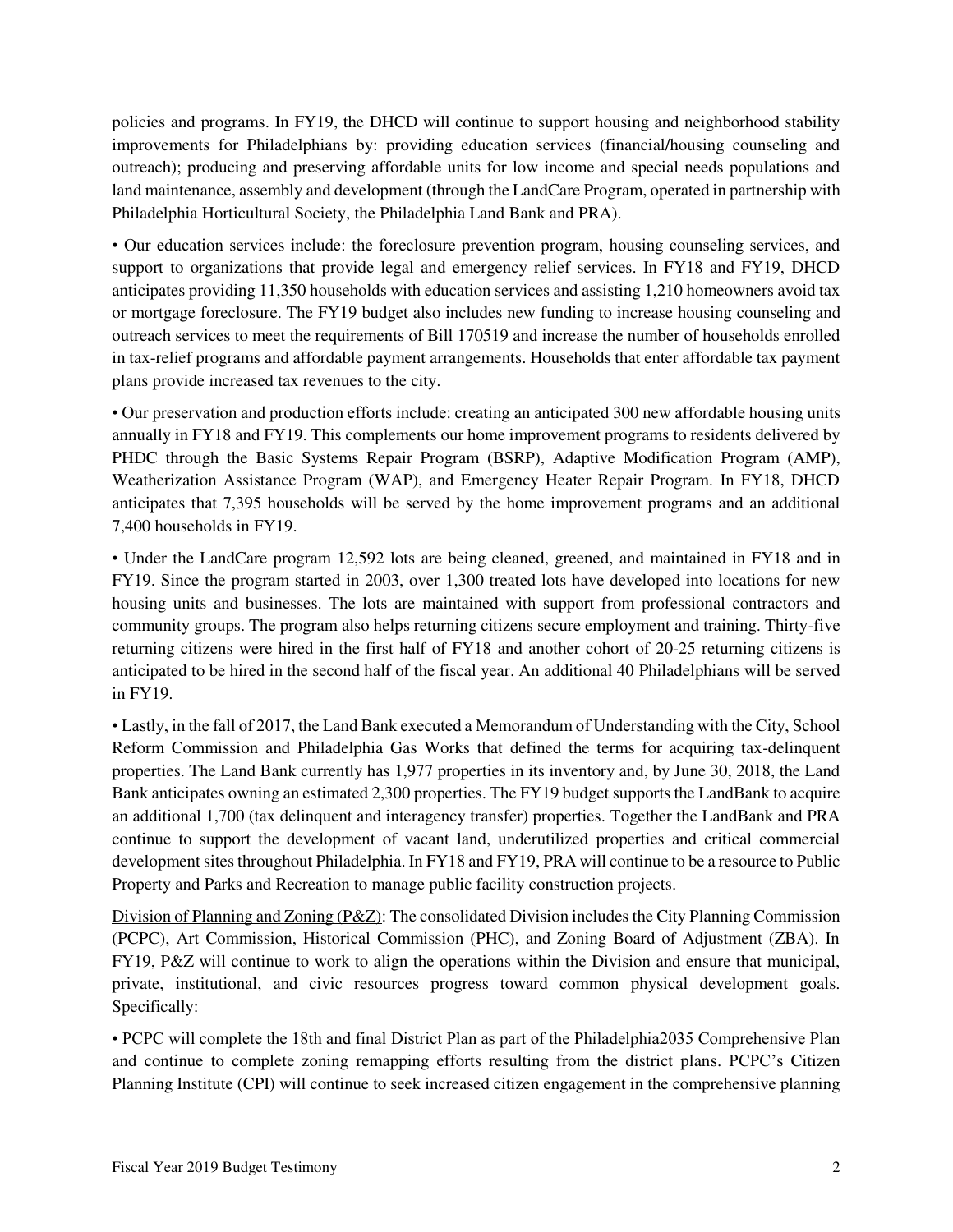process through education and training classes, public meeting participation, and social media outreach. As our District plans are complete, CPI will serve as the education and outreach arm of PCPC.

• Art Commission: The Commission expects to see an increase in the number of applications that it processes with the implementation of the City's Rebuilding Community Infrastructure (Rebuild) Initiative, as all alterations of City property that require a building permit are referred to the Commission for review and approval.

• Historical Commission (HC): As the next step of the Mayor's Historic Preservation Task Force, the HC anticipates assisting in the implementation of the recommendations of the group in FY19. The Task Force is looking at four aspects of increasing preservation: a strategy to survey the city's buildings and neighborhoods to increase designations, proposing a range of incentives to spur preservation, changes to current regulations to better guide preservation, and improved outreach and education to build a stronger preservation constituency.

• Zoning Board of Adjustment (ZBA): The ZBA will coordinate with L&I to better track variances and special exceptions using L&I's new eCLIPSE system. The system will allow the ZBA to track the number of variances and special exceptions requested by each appeal to the ZBA, along with the zoning code provision causing each variance or special exception. Implementation of eCLIPSE will also improve the efficiency of creating and tracking notices for neighbors and Registered Community Organizations (RCOs).

Division of Development Services: The Division of Development Services supports public, private and institutional developments move through the various public approval processes. In FY18 it tracked 279 large development projects comprising 24,000 residential units and 35 million nonresidential square feet. It helped 20 projects navigate through the approval process, which produced 4,700 residential units and 4 million non-residential square feet, and 15,000 construction jobs. In FY19, it will continue these services, and with additional staff, expand its efforts to educate the public, private and institutional development community on the approval process for City Departments, Boards, and Commissions. It will also seek to understand and communicate data on the state of Philadelphia's real estate environment to ensure public and elected officials are able to respond to the changing needs of the market. Development Services will continue its work with other City Departments and elected officials by developing recommendations for code and regulatory changes or ways to streamline review processes by government agencies to ensure consistent handling of projects.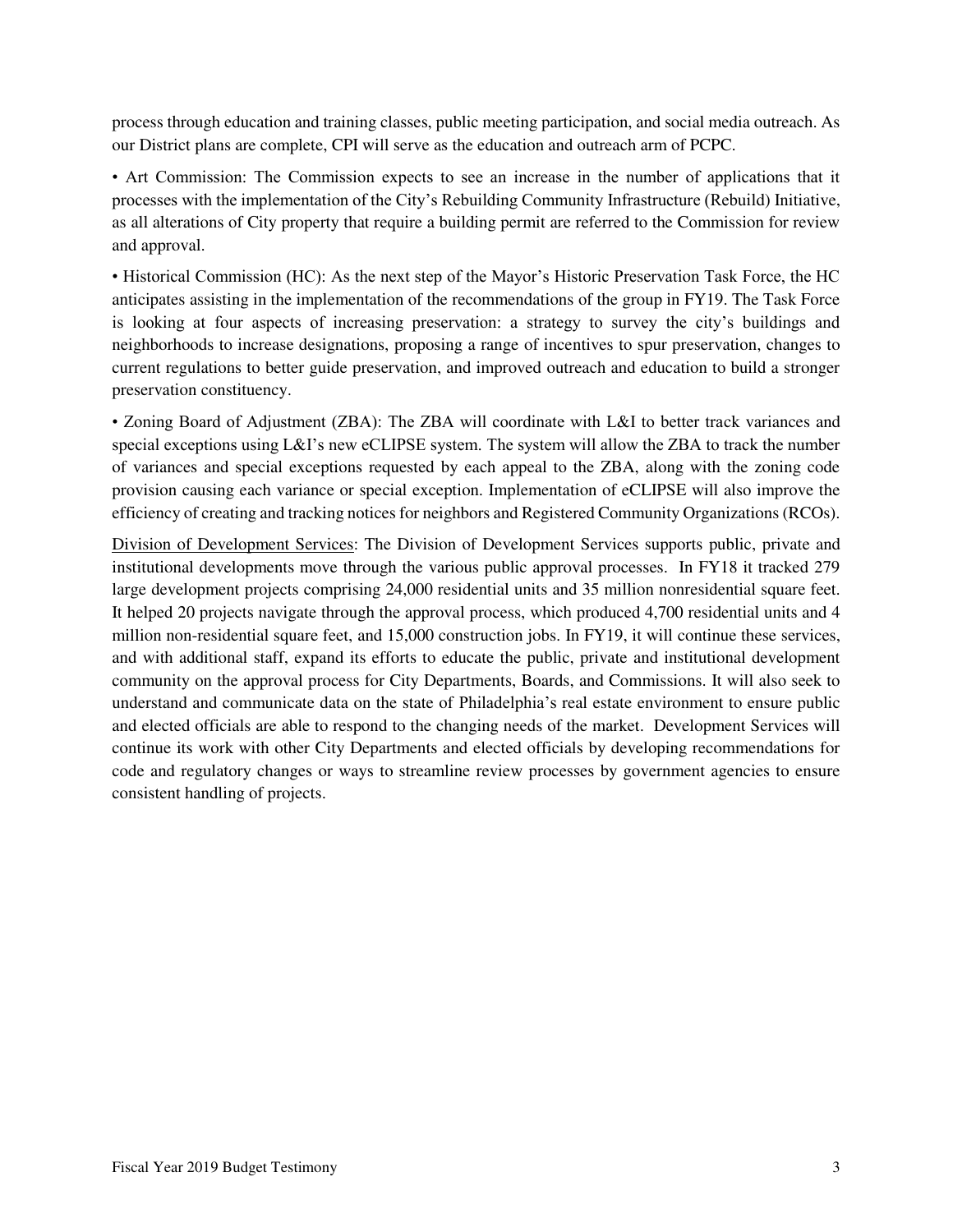# **BUDGET SUMMARY & OTHER BUDGET DRIVERS**

| <b>Staff Demographics Summary (as of December 2017)</b> |           |           |           |           |  |  |  |  |  |
|---------------------------------------------------------|-----------|-----------|-----------|-----------|--|--|--|--|--|
|                                                         | Total     | Minority  | White     | Female    |  |  |  |  |  |
| Number of Full-Time Staff                               | 95        | 44        | 51        | 56        |  |  |  |  |  |
| Number of Exempt Staff                                  | 10        | 3         |           | 6         |  |  |  |  |  |
| Number of Executive Staff (deputy)<br>level and above)  | 8         | 2         | 6         | 5         |  |  |  |  |  |
| Average Salary, Full-Time Staff                         | \$71,637  | \$60,977  | \$79,266  | \$67,360  |  |  |  |  |  |
| Average Salary, Exempt Staff                            | \$119,174 | \$108,017 | \$107,727 | \$124,633 |  |  |  |  |  |
| Average Salary, Executive Staff                         | \$126,651 | \$124,785 | \$127,273 | \$136,041 |  |  |  |  |  |
| Median Salary, Full-Time Staff                          | \$58,971  | \$58,791  | \$72,027  | \$61,269  |  |  |  |  |  |
| Median Salary, Exempt Staff                             | \$115,000 | \$104,569 | \$115,000 | \$130,318 |  |  |  |  |  |
| Median Salary, Executive Staff                          | \$115,318 | \$124,785 | \$115,318 | \$145,000 |  |  |  |  |  |

| <b>Employment Levels (as of December 2017)</b> |                 |          |  |  |  |  |  |  |
|------------------------------------------------|-----------------|----------|--|--|--|--|--|--|
|                                                | <b>Budgeted</b> | Filled   |  |  |  |  |  |  |
| Number of Full-Time Positions                  | 104             | 95       |  |  |  |  |  |  |
| Number of Exempt Positions                     | 12              | 10       |  |  |  |  |  |  |
| Number of Executive Positions (deputy)         | 10              |          |  |  |  |  |  |  |
| level and above)                               |                 |          |  |  |  |  |  |  |
| Average Salary of All Full-Time                | \$70,692        | \$71,637 |  |  |  |  |  |  |
| Positions                                      |                 |          |  |  |  |  |  |  |
| Median Salary of All Full-Time                 | \$68,901        | \$58,971 |  |  |  |  |  |  |
| Positions                                      |                 |          |  |  |  |  |  |  |

# **General Fund Financial Summary by Class**

|                                          | FY17 Original  | FY17 Actual        | FY18 Original  | FY18 Estimated     | FY19 Proposed  | Difference:      |
|------------------------------------------|----------------|--------------------|----------------|--------------------|----------------|------------------|
|                                          | Appropriations | <b>Obligations</b> | Appropriations | <b>Obligations</b> | Appropriations | <b>FY19-FY18</b> |
| Class 100 - Employee Compensation        | \$3,553,176    | \$3,523,629        | \$3,899,308    | \$4,050,650        | \$4,676,095    | \$625,445        |
| Class 200 - Purchase of Services         | \$3,069,913    | \$3,535,748        | \$3,345,113    | \$3,201,113        | \$3,366,113    | \$165,000        |
| Class 300/400 - Materials, Supplies $\&$ | \$101.461      | \$91,738           | \$101.461      | \$167.543          | \$101.461      | $($ \$66,082)    |
| Equipment                                |                |                    |                |                    |                |                  |
| Class 500 - Contributions                | \$500,000      | \$458,000          | \$850,000      | \$1,350,000        | \$4,168,000    | \$2,818,000      |
|                                          | \$7,224,500    | \$7,609,115        | \$8,195,882    | \$8,769,306        | \$12,311,669   | \$3,542,363      |

| <b>Contracts Summary (Professional Services only)</b> |             |             |             |             |             |                              |  |  |  |
|-------------------------------------------------------|-------------|-------------|-------------|-------------|-------------|------------------------------|--|--|--|
|                                                       | <b>FY13</b> | <b>FY14</b> | <b>FY15</b> | <b>FY16</b> | <b>FY17</b> | <b>FY18 YTD</b><br>(Q1 & Q2) |  |  |  |
| Total amount of contracts                             | \$690,239   | \$377,115   | \$112,500   | \$558,493   | \$159,800   | \$142,000                    |  |  |  |
| Total amount to M/W/DSBE                              | \$303,335   | \$134,015   | \$72,500    | \$288,743   | \$72,500    | \$72,500                     |  |  |  |
| <b>Participation Rate</b>                             | 44%         | 36%         | 64%         | 52%         | 45%         | 51%                          |  |  |  |

| Total M/W/DSBE Contract Participation Goal (Public Works; Services, Supplies &<br><b>Equipment: and Professional Services combined)</b> |             |             |      |  |  |  |  |
|-----------------------------------------------------------------------------------------------------------------------------------------|-------------|-------------|------|--|--|--|--|
|                                                                                                                                         | <b>FY17</b> | <b>FY18</b> | FY19 |  |  |  |  |
| M/W/DSBE Contract Participation Goal                                                                                                    | 25%         | 35%         | 35%  |  |  |  |  |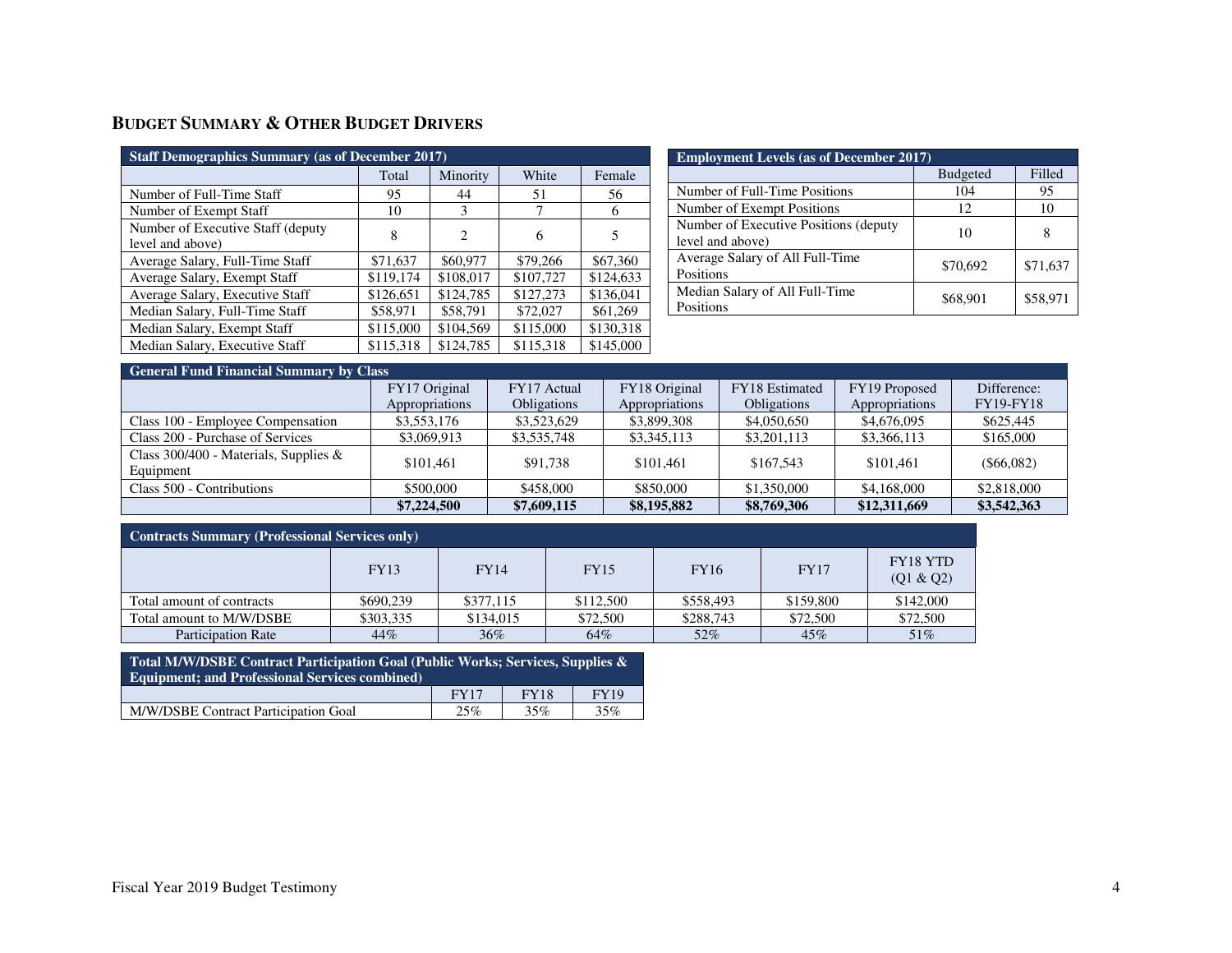### **PROPOSED BUDGET OVERVIEW**

#### **Proposed Funding Request**:

The proposed Fiscal Year 2019 General Fund budget totals \$12,311,669, an increase of \$3,542,363 from Fiscal Year 2018 estimated obligation levels.

The proposed General Fund budget includes:

- \$4,676,095 in Class 100, a \$625,445 increase from FY18. The increase is the result of the full staffing of our Executive Administration division, Development Services division, and GIS unit, now budgeted as part of the Department of Planning & Development in FY19.
- \$3,366,113 in Class 200, a \$165,000 increase from FY18. This funding includes \$2.39 million to support the vacant land stabilization and maintenance activities of the Philadelphia LandCare program; \$95,000 to support North Central Choice neighborhood; \$470,000 to support Tax Delinquency/Foreclosure Prevention program; and \$250,000 to develop a housing action plan. The remainder of the funds will be used to cover telephone, postal, transportation and software licenses to support and maintain the economic and community development of the City.
- \$48,961 in Class 300, a \$2,140 increase from FY18. This funding will be used to support industry-related books and publications, materials and supplies and printing costs associated with the Department.
- \$52,500 in Class 400, a \$68,222 decrease from FY18. This decrease is the result of a reduced need for furniture and furnishings as part of the creation of the new department.
- \$4,168,000 in Class 500, a \$2,818,000 increase from FY18. This funding will fund operations of the Land Bank. The increase is for real estate acquisitions and the maintenance of structures.

The proposed Fiscal Year 2019 Community Development Block Grant (CDBG) budget totals \$61,665,177, an increase of \$3,559,920 from Fiscal Year 2018 estimated obligation levels.

The proposed CDBG budget includes:

- \$4,708,736 in Class 100, a \$17,546 decrease from FY18. This funding will primarily be used to support the staffing of the Division of Housing & Community Development (DHCD).
- \$56,675,441 in Class 200, a \$3,582,466 increase from FY18. However, the amount of FY19 CDBG funding is currently not available, therefore the budget was prepared using the same grant funding amount as FY18. The increase is the result of an increase of carry forward funds from prior years.
- \$201,000 in Class 300, a \$5,000 decrease from FY18. This funding will be used to support industry-related books and publications, materials and supplies and printing costs associated with DHCD.
- \$55,000 in Class 400, the same budget amount as FY18. This funding will be used to support the equipment needs associated with DHCD.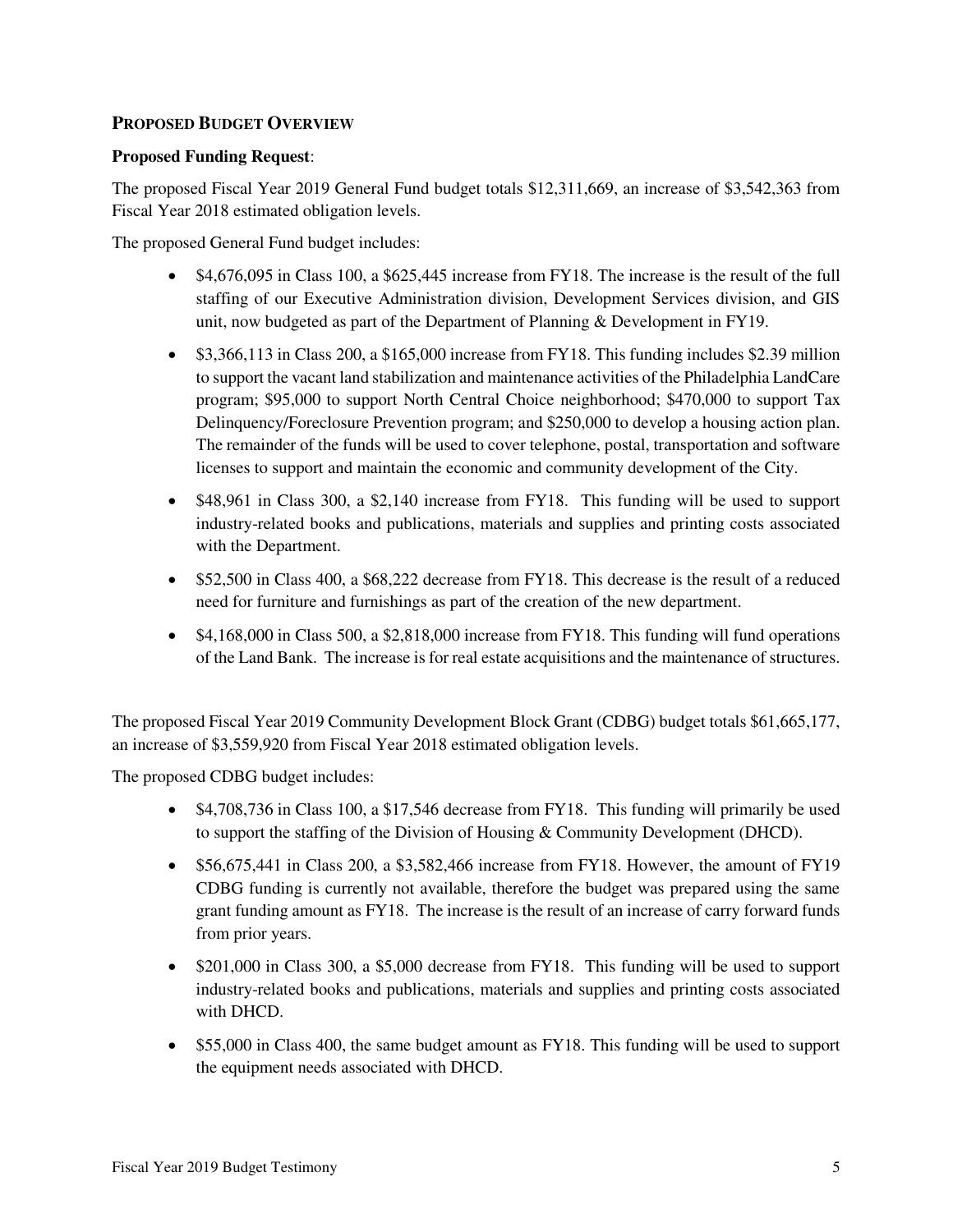The proposed Fiscal Year 2019 Grants budget totals \$56,258,222, a decrease of \$32,318,000 from Fiscal Year 2018 estimated obligation levels.

The proposed Grants budget includes:

- \$90,000 in Class 100, the same budget amount as FY18. This amount represents the funding from our annual Short Range Planning grant.
- \$56,168,222 in Class 200, a \$32,318,000 decrease from FY18. However, the amount of FY19 HOME and HOPWA funding is currently not available therefore the budget was prepared using the same grant funding amounts as FY18. The decrease is mainly the result of a decrease in requested appropriations for the Section 108 Loan program (\$10,500,000) and the Interim Construction Assistance Loan program (\$20,000,000), as we do not anticipate the need for them in FY19.

The proposed Fiscal Year 2019 Housing Trust Fund (HTF) budget totals \$40,000,000, an increase of \$12,500,000 from Fiscal Year 2018 estimated obligation levels.

The proposed HTF budget includes:

- \$1,250,000 in Class 100, the same budget amount as FY18. This amount allows for the transfer of administrative costs associated with HTF supported activities in FY19.
- \$38,750,000 in Class 200, a \$12,500,000 increase from FY18. However, the amount of FY19 HTF budget is the same as FY18. The increase is the result of an increase of carry forward funds from prior years.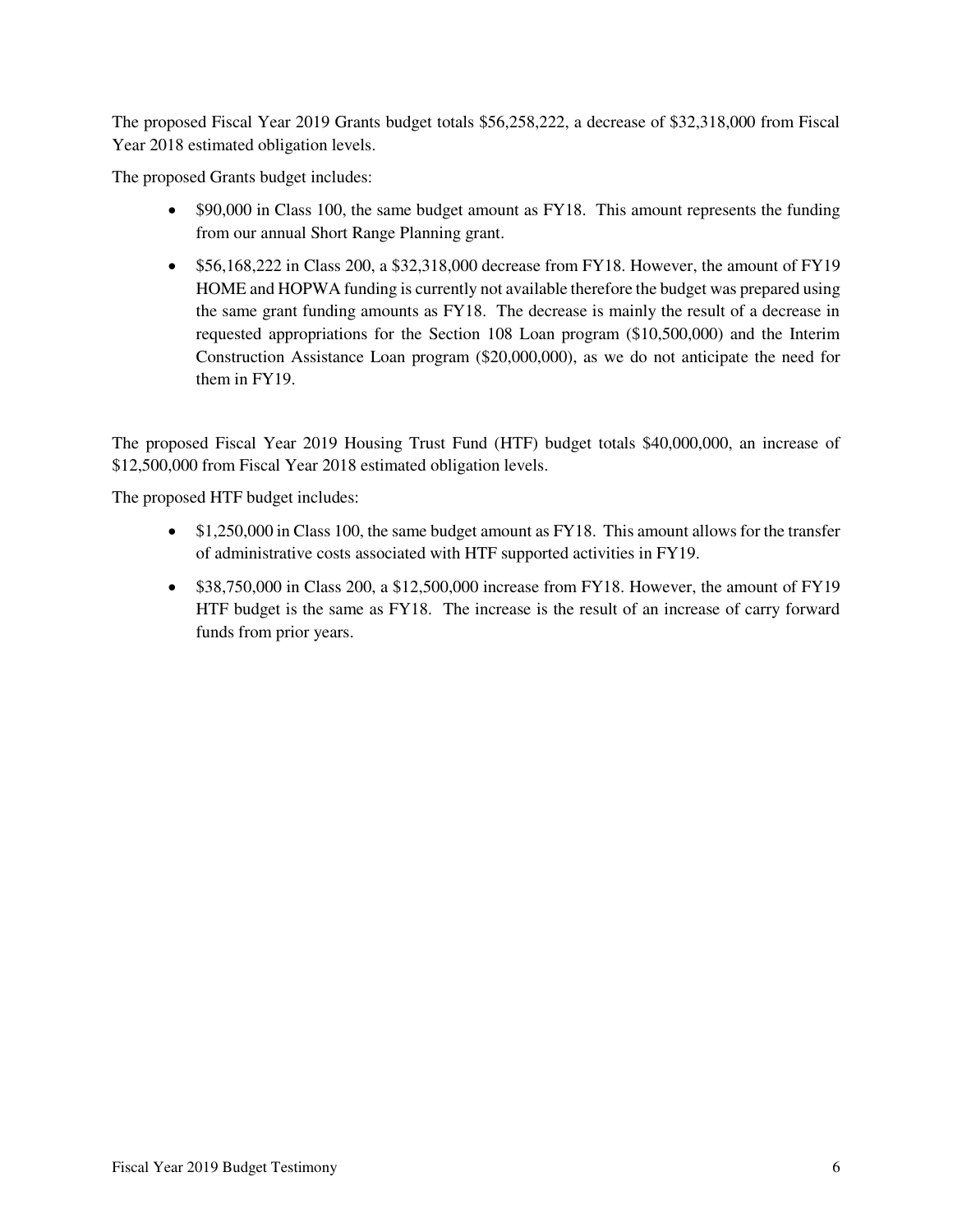## **STAFFING LEVELS**

The department is requesting 114 budgeted positions for FY19, an increase of 10 positions over FY18.

The increase is attributed to the transfer of staff now budgeted as part of the Department of Planning & Development in FY19.

### **NEW HIRES**

| New Hires (from 7/1/2017 to<br>December 2017) |                                     |  |  |  |  |  |
|-----------------------------------------------|-------------------------------------|--|--|--|--|--|
|                                               | <b>Total Number</b><br>of New Hires |  |  |  |  |  |
| White                                         |                                     |  |  |  |  |  |
| Total                                         |                                     |  |  |  |  |  |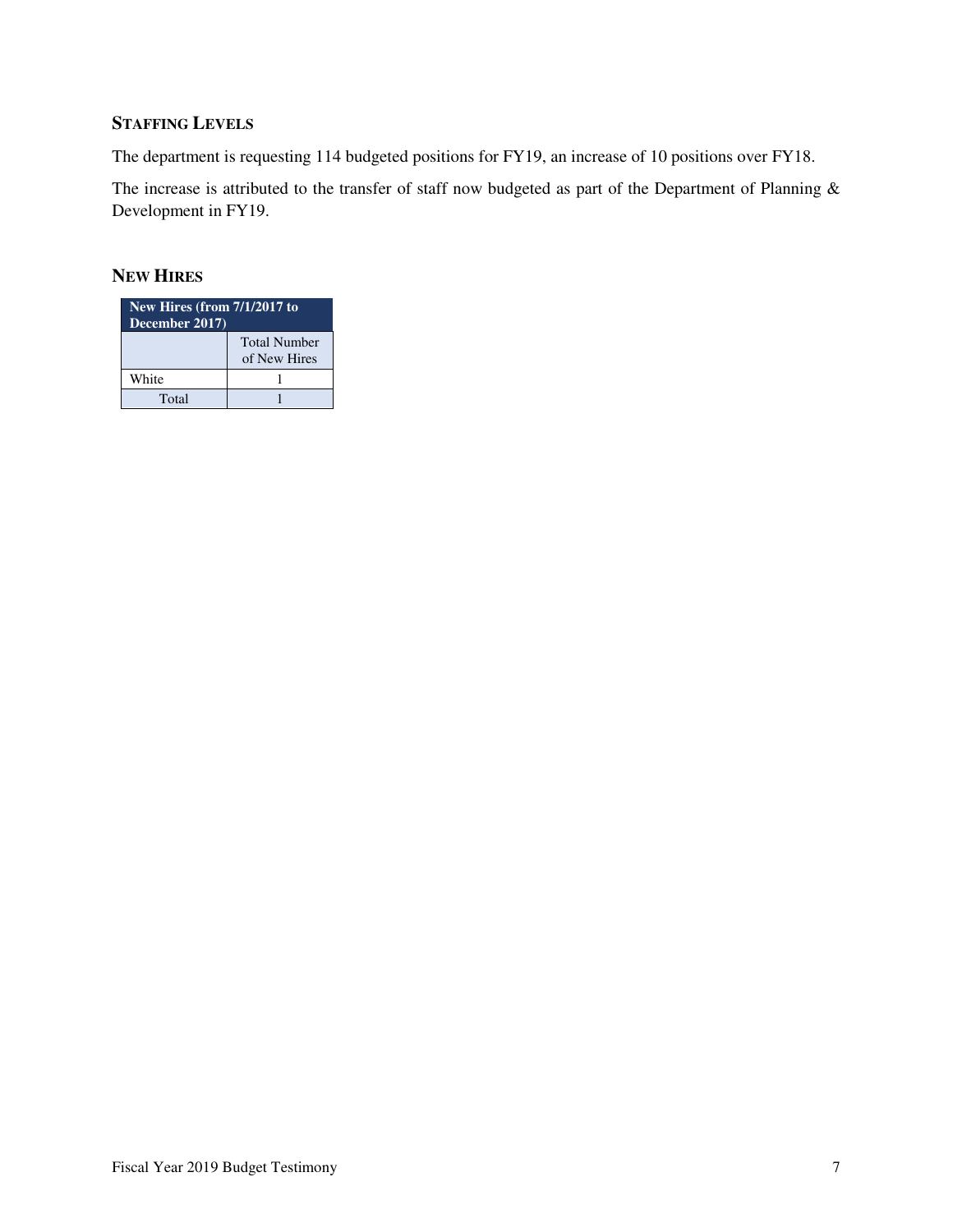#### **PERFORMANCE, CHALLENGES, AND INITIATIVES**

| <b>FY19 Performance Measures</b>                              |                |                 |             |             |  |  |  |  |  |  |
|---------------------------------------------------------------|----------------|-----------------|-------------|-------------|--|--|--|--|--|--|
|                                                               | <b>FY17</b>    | <b>FY18 YTD</b> | <b>FY18</b> | <b>FY19</b> |  |  |  |  |  |  |
| Measure                                                       | Actual         | $(Q1 + Q2)$     | Target      | Target      |  |  |  |  |  |  |
| Division of Housing and Community Development                 |                |                 |             |             |  |  |  |  |  |  |
| Mortgage foreclosures diverted <sup>1</sup>                   | 1,210          | 571             | 1,200       | 1,200       |  |  |  |  |  |  |
| Owner-occupied homes repaired (BSRP, Weatherization and       | 5,621          |                 | 7,395       | 7,400       |  |  |  |  |  |  |
| Heater Hotline) <sup>2</sup>                                  |                | 3,461           |             |             |  |  |  |  |  |  |
| Unique City lots greened and cleaned <sup>3</sup>             | 12,592         | 12,592          | 12,000      | 12,000      |  |  |  |  |  |  |
| Clients receiving counseling <sup>4</sup>                     | 12,191         | N/A             | 11,350      | 11,350      |  |  |  |  |  |  |
| Number of new returning citizens trained, hired and supported | 40             | 35              | 40          | 40          |  |  |  |  |  |  |
| Number of affordable housing units created                    | 340            | 144             | 300         | 300         |  |  |  |  |  |  |
| Zoning Board of Adjustment                                    |                |                 |             |             |  |  |  |  |  |  |
| Number of ZBA appeal cases                                    | 1,608          | 654             | 1,200       | 1,200       |  |  |  |  |  |  |
| Division of Development Services                              |                |                 |             |             |  |  |  |  |  |  |
| Development services meetings (full committee)                | 10             | $\overline{4}$  | 10          | 10          |  |  |  |  |  |  |
| Development-related meetings                                  | 36             | 18              | 36          | 36          |  |  |  |  |  |  |
| Civic engagement meetings with community                      | $\mathfrak{D}$ | 3               | 6           | 6           |  |  |  |  |  |  |

*1 Output is driven by available program funding. To prevent homeowners from becoming homeless due to foreclosure, the program links a Court of Common Pleas order requiring that homeowners facing foreclosure have an opportunity to meet with their lenders to negotiate an alternative to foreclosure with City-funded housing counseling, outreach, a hotline, and legal assistance. Foreclosures are a function of the market; therefore, the number of mortgage foreclosures diverted is subject to fluctuation. There has been an overall decrease in property foreclosures in the Philadelphia area in the last few years, resulting in fewer mortgage foreclosures diverted.* 

*2 Output is driven by available program funding. The Basic System Repair Program (BSRP) is a grant-assisted program that allows the Philadelphia Housing Development Corporation to make repairs to the basic systems (plumbing, heating, roofing, electrical and structural repairs) of homes owned and occupied by low-income Philadelphia residents. Grant repairs can be completed up to a limit of \$18,000 per property.* 

*3 This measure is calculated as a point in time at the end of the quarter. The number of unique lots greened and cleaned includes land stabilization programs (such as initial cleaning, soil treatment, tree planting and fencing of up to 300 new selected blighted lots) and land maintenance.* 

*4 Housing counselors 1) serve as advocates for homeowners as they face the challenges of homeownership; and 2) prepare prospective homeowners to meet those challenges. DHCD is unable to report Q1 and Q2 housing counseling data due to issues with switching from one case management system to another. DHCD anticipates that these issues will be resolved by the end of FY18 and plans to provide data at that time.*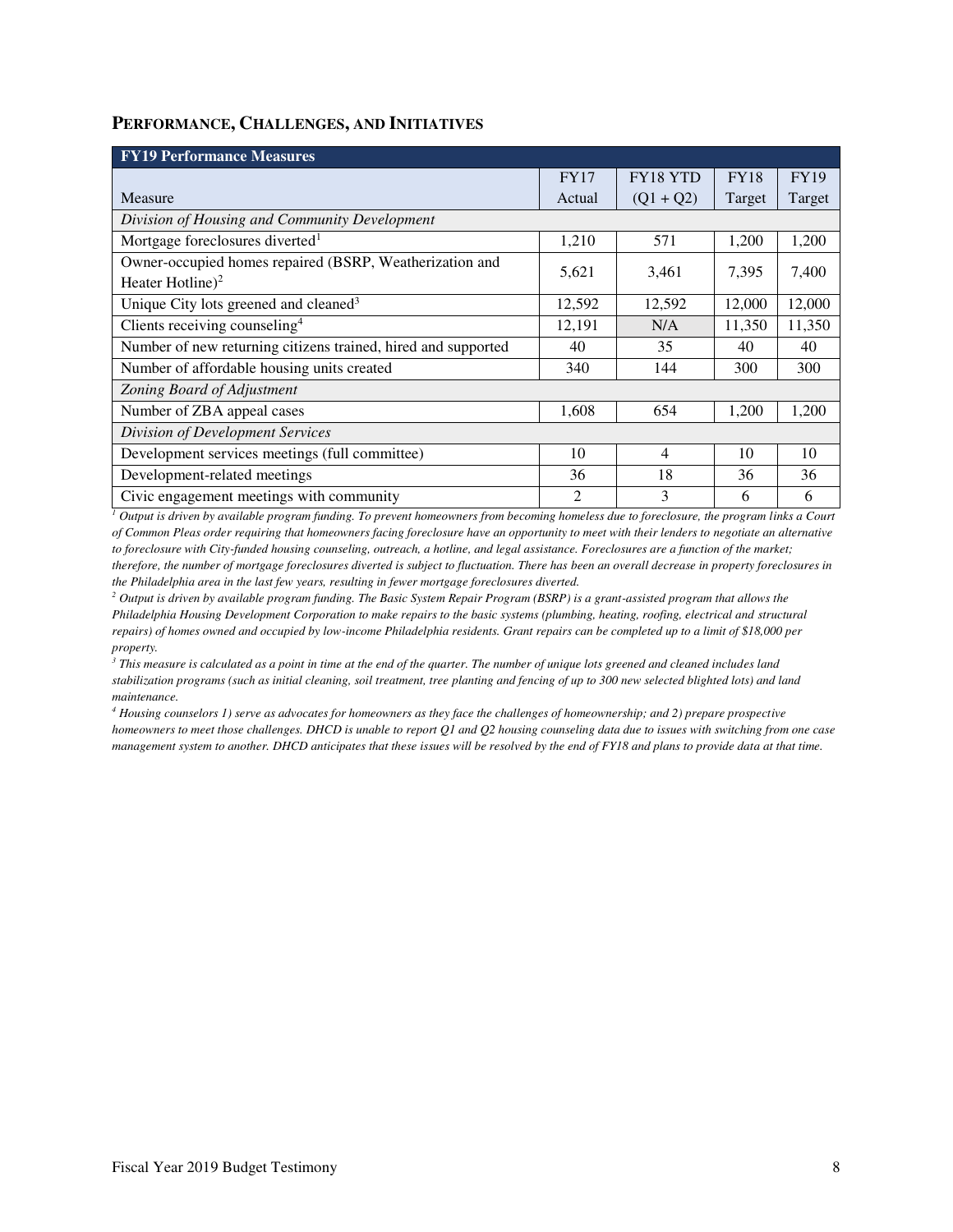#### **OTHER BUDGETARY IMPACTS**

#### **Federal and State (Where Applicable)**

Last month, Congress approved a federal fiscal year 2018 budget that included increases in Community Development Block Grant (CDBG), HOME Investment Partnership and Housing Opportunities for Persons with AIDS funding. However, the U.S. Department of Housing and Urban Development has not yet informed Philadelphia of our allocations from those programs.

In addition, President Trump's proposed federal fiscal year 2019 budget zeroes out CDBG and HOME funding. Philadelphia uses these funds to save more than 1,000 homes a year from foreclosure; to help small businesses create jobs through loans, grants and technical assistance; to provide rental assistance to people facing homelessness; and to leverage private investment to develop affordable housing.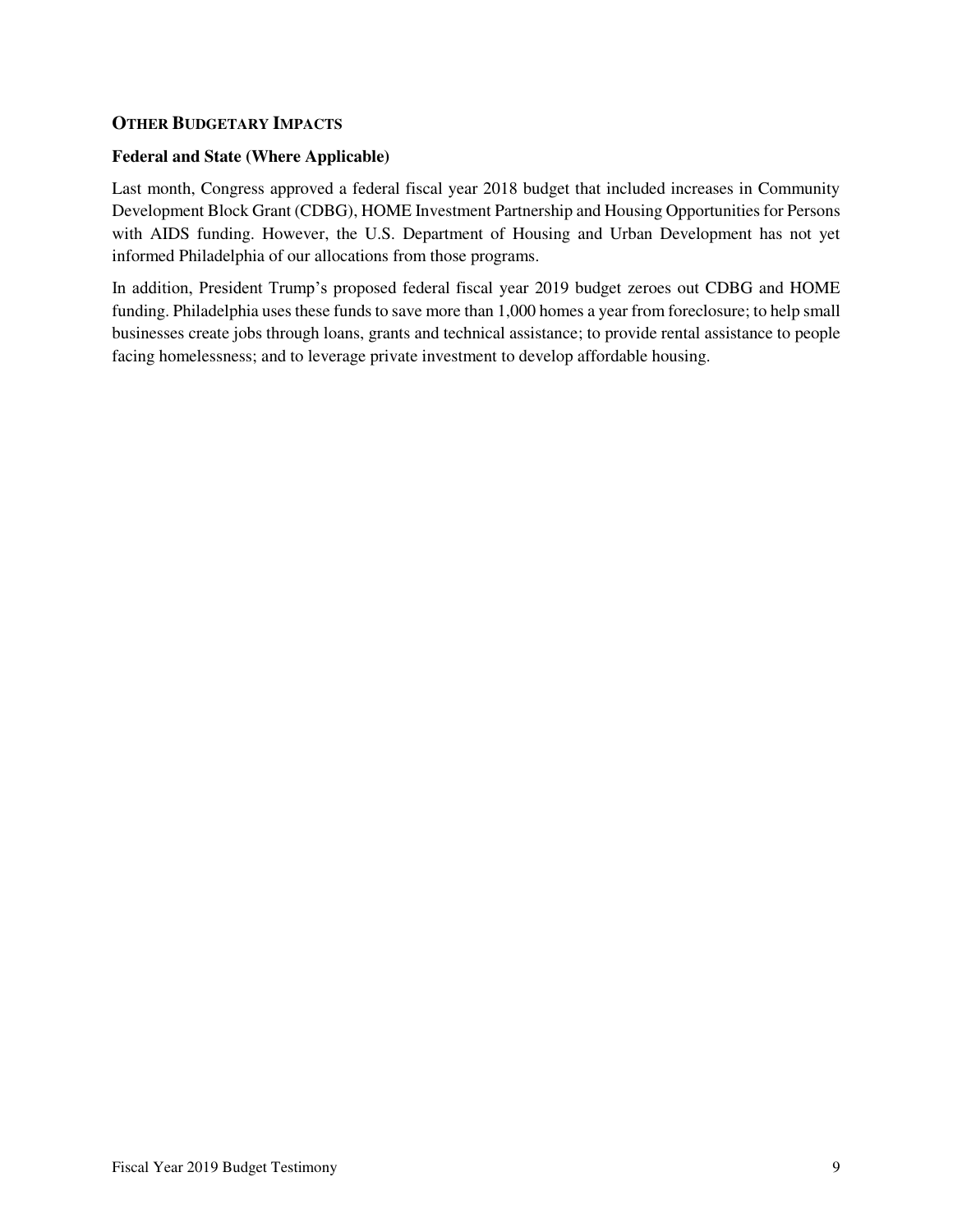# **CONTRACTING EXPERIENCE**

| <b>M/W/DSBE Participation on Large Professional Services Contracts</b> |                                                                                                                                   |                                    |                   |                            |                                                                                   |                                            |                                          |                                         |                                                   |                                                                                                                 |                                                      |
|------------------------------------------------------------------------|-----------------------------------------------------------------------------------------------------------------------------------|------------------------------------|-------------------|----------------------------|-----------------------------------------------------------------------------------|--------------------------------------------|------------------------------------------|-----------------------------------------|---------------------------------------------------|-----------------------------------------------------------------------------------------------------------------|------------------------------------------------------|
| Top Largest Contracts, FY18                                            |                                                                                                                                   |                                    |                   |                            |                                                                                   |                                            |                                          |                                         |                                                   |                                                                                                                 |                                                      |
| Vendor<br>Name                                                         | Service<br>Provided                                                                                                               | Dollar<br>Amount<br>of<br>Contract | RFP Issue<br>Date | <b>Contract Start Date</b> | Ranges in RFP                                                                     | % of M/W/DSBE<br>Participation<br>Achieved | \$ Value of<br>M/W/DSBE<br>Participation | Total %<br>Participation<br>- All DSBEs | Total \$<br>Value<br>Participation<br>- All DSBEs | Local<br><b>Business</b><br>(principal<br>place of<br>business<br>located<br>within City<br>limits)<br>[ves/no] | Waiver for<br>Living Wage<br>Compliance?<br>[yes/no] |
| Tiger<br>Productions                                                   | To provide<br>assistance<br>with the<br>design and<br>development<br>of a wide<br>range of<br>public<br>information<br>materials. | \$72,500                           | 3/5/14            | 7/1/17                     | <b>MBE: Best Efforts</b><br><b>WBE: Best Efforts</b><br><b>DSBE: Best Efforts</b> | $0\%$<br>100%<br>$0\%$                     | \$0<br>\$72,500<br>\$0                   | 100%                                    | \$72,500                                          | N <sub>o</sub>                                                                                                  | N <sub>o</sub>                                       |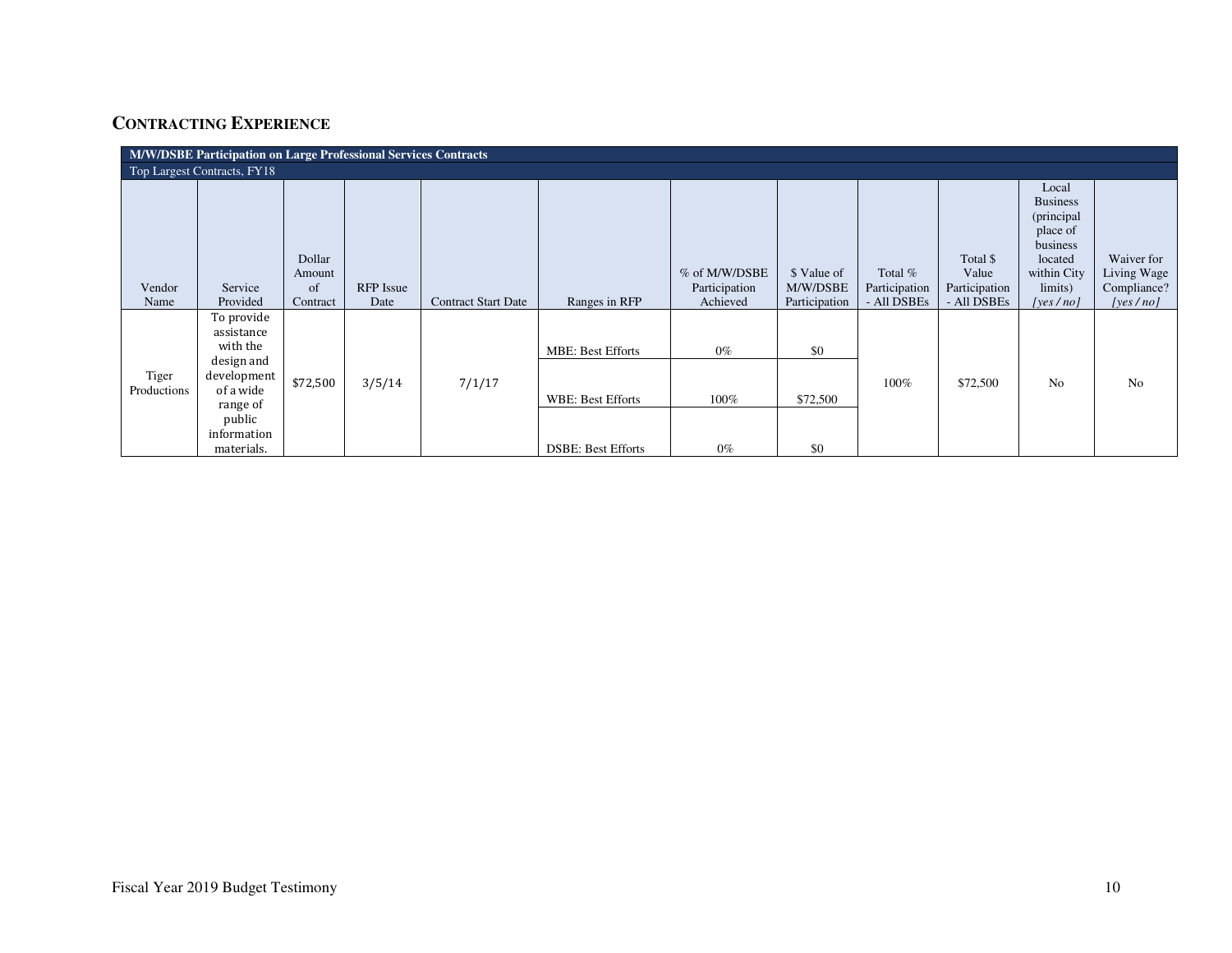# **EMPLOYEE DATA**

| <b>Staff Demographics (as of December 2017)</b> |                        |                  |                      |                        |                  |  |  |  |
|-------------------------------------------------|------------------------|------------------|----------------------|------------------------|------------------|--|--|--|
|                                                 | <b>Full-Time Staff</b> |                  |                      | <b>Executive Staff</b> |                  |  |  |  |
|                                                 | Male                   | Female           |                      | Male                   | Female           |  |  |  |
|                                                 | African-               | African-         |                      | African-               | African-         |  |  |  |
|                                                 | American               | American         |                      | American               | American         |  |  |  |
| Total                                           | 7                      | 25               | Total                | $\overline{0}$         | $\overline{2}$   |  |  |  |
| % of Total                                      | 8%                     | 29%              | % of Total           | $0\%$                  | 25%              |  |  |  |
| Average Salary                                  | \$66,658               | \$55,171         | Average Salary       | N/A                    | \$124,785        |  |  |  |
| Median Salary                                   | \$70,898               | \$51,682         | Median Salary        | N/A                    | \$124,785        |  |  |  |
|                                                 | White                  | White            |                      | White                  | White            |  |  |  |
| Total                                           | 26                     | 19               | Total                | 3                      | 3                |  |  |  |
| % of Total                                      | 30%                    | 22%              | % of Total           | 38%                    | 38%              |  |  |  |
| Average Salary                                  | \$74,649               | \$69,669         | Average Salary       | \$111,000              | \$143,545        |  |  |  |
| <b>Median Salary</b>                            | \$69,626               | \$68,901         | Median Salary        | \$115,000              | \$145,000        |  |  |  |
|                                                 | Hispanic               | Hispanic         |                      | Hispanic               | Hispanic         |  |  |  |
| Total                                           | 2                      | 5                | Total                | $\theta$               | $\overline{0}$   |  |  |  |
| % of Total                                      | 2%                     | $6\%$            | % of Total           | $0\%$                  | $0\%$            |  |  |  |
| Average Salary                                  | \$68,749               | \$51,182         | Average Salary       | N/A                    | N/A              |  |  |  |
| <b>Median Salary</b>                            | \$68,749               | \$55,748         | Median Salary        | N/A                    | N/A              |  |  |  |
|                                                 | Asian                  | Asian            |                      | Asian                  | Asian            |  |  |  |
| Total                                           | $\overline{0}$         | 1                | Total                | $\mathbf{0}$           | $\boldsymbol{0}$ |  |  |  |
| % of Total                                      | $0\%$                  | $1\%$            | % of Total           | $0\%$                  | $0\%$            |  |  |  |
| Average Salary                                  | N/A                    | \$81,482         | Average Salary       | N/A                    | N/A              |  |  |  |
| Median Salary                                   | N/A                    | \$81,482         | N/A<br>Median Salary |                        | N/A              |  |  |  |
|                                                 | Other                  | Other            |                      | Other                  | Other            |  |  |  |
| Total                                           | 1                      | 1                | Total                | $\mathbf{0}$           | $\overline{0}$   |  |  |  |
| % of Total                                      | $1\%$                  | $1\%$            | % of Total           | $0\%$                  | $0\%$            |  |  |  |
| Average Salary                                  | \$61,088               | \$51,553         | Average Salary       | N/A                    | N/A              |  |  |  |
| Median Salary                                   | \$61,088               | \$51,553         | Median Salary        | N/A                    | N/A              |  |  |  |
|                                                 | Bilingual              | Bilingual        |                      | Bilingual              | Bilingual        |  |  |  |
| Total                                           | $\mathbf{0}$           | $\boldsymbol{0}$ | Total                | $\mathbf{0}$           | $\overline{0}$   |  |  |  |
| % of Total                                      | $0\%$                  | $0\%$            | % of Total           | $0\%$                  | $0\%$            |  |  |  |
| Average Salary                                  | N/A                    | N/A              | Average Salary       | N/A                    | N/A              |  |  |  |
| <b>Median Salary</b>                            | N/A                    | N/A              | <b>Median Salary</b> | N/A                    | N/A              |  |  |  |
|                                                 | Male                   | Female           |                      | Male                   | Female           |  |  |  |
| Total                                           | 36                     | 51               | Total                | $\mathfrak{Z}$         | 5                |  |  |  |
| % of Total                                      | 41%                    | 59%              | % of Total           | 38%                    | 63%              |  |  |  |
| Average Salary                                  | \$72,390               | \$60,626         | Average Salary       | \$111,000              | \$136,041        |  |  |  |
| <b>Median Salary</b>                            | \$69,626               | \$60,688         | <b>Median Salary</b> | \$115,000              | \$145,000        |  |  |  |